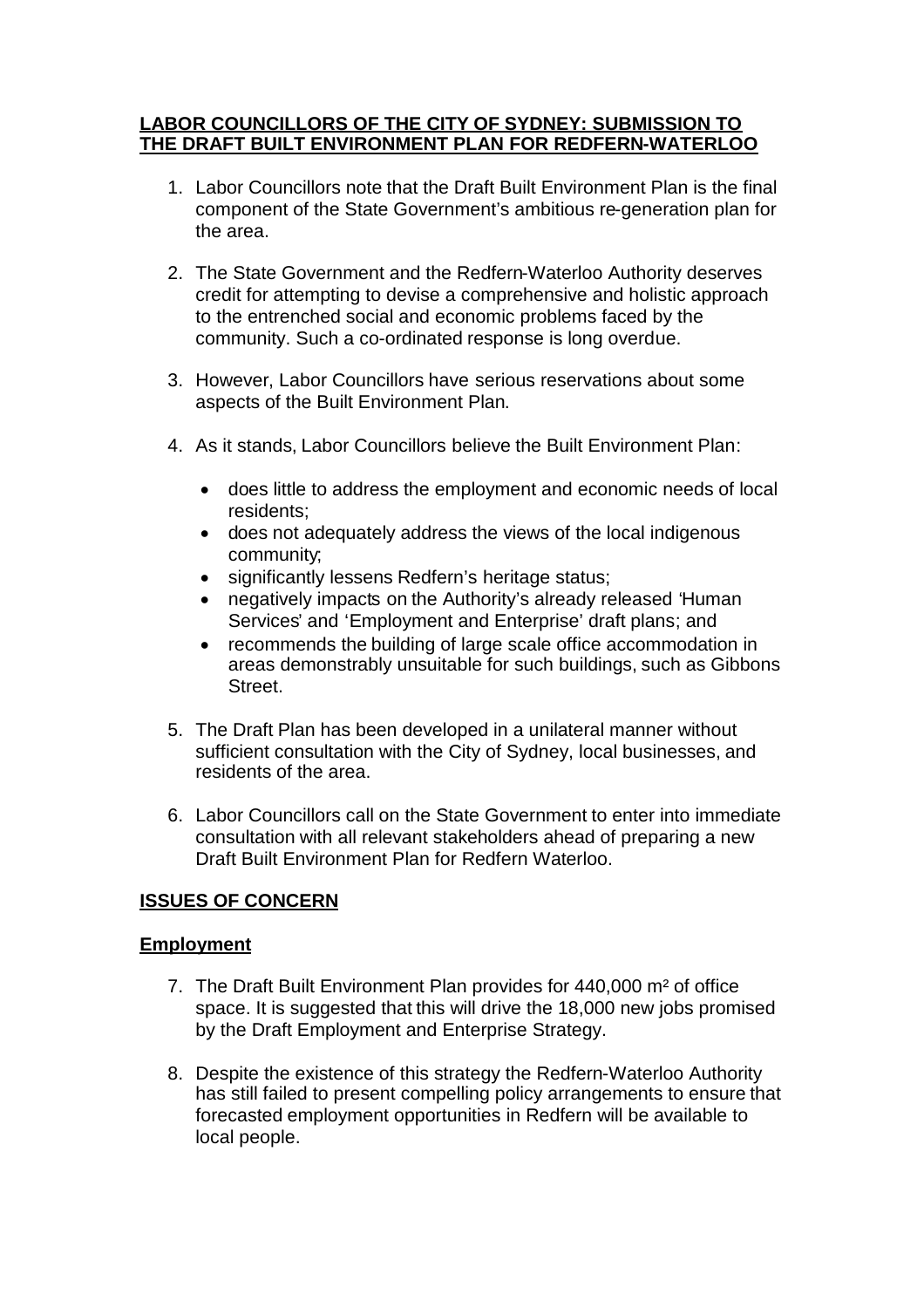- 9. The vast majority of these 18,000 jobs will be in high skill, high wage white collar professions as epitomised by the Australian Technology park site which currently houses over 100 scientific and technology R&D companies. Under the current strategy sites such as this will require thousands more highly trained workers.
- 10. The vast majority of local community members will not be candidates for these jobs. Not only does the skills base not currently exist within the community to match the need of sites like the Australian Technology Park, the community's capacity to build an effective skills base is significantly hampered by entrenched social and educational disadvantage.
- 11.Labor Councillors note that the Draft Employment and Enterprise Plan does seek to 'develop and implement a whole of Government approach, in partnership with universities located in the Sydney area, to improve the number of local children entering tertiary studies.'
- 12. The proposed Vocational Training Centre is also welcomed as it will equip local residents with the important high-end technical skills that will be needed at sites like the Australian technology Park.
- 13.However, it must be noted that these are long term pilot strategies that will cater for a relatively small number of people. Certainly not enough to fulfil the needs of even the Australian Technology Park.
- 14.The simple fact remains that the vast bulk of skilled labour will have to be imported into Redfern for the strategy to work.
- 15. Opportunities for local people are more likely to come in the hospitality and services industries identified in the Draft Employment and Enterprise Strategy. These areas are marked by high rates of casualisation and employment uncertainty.
- 16. Finally, employment creation in Redfern-Waterloo is contingent on business taking up the 440,000 m² of commercial space on offer. Bearing in mind that more than half of the two ex-TNT towers at Redfern Station have remained vacant for the last two years this is an overly optimistic goal.
- 17.Sydney is already awash with excess office space. Many companies are now choosing 'satellite' business parks in areas such as Baulkham Hills and North Ryde in preference to inner-city locations.
- 18.Stiff competition also exists close to Redfern from sites such as East Darling Harbour, other areas of the CBD and the brand new Green Square development which will provide 106,000 m² of office space.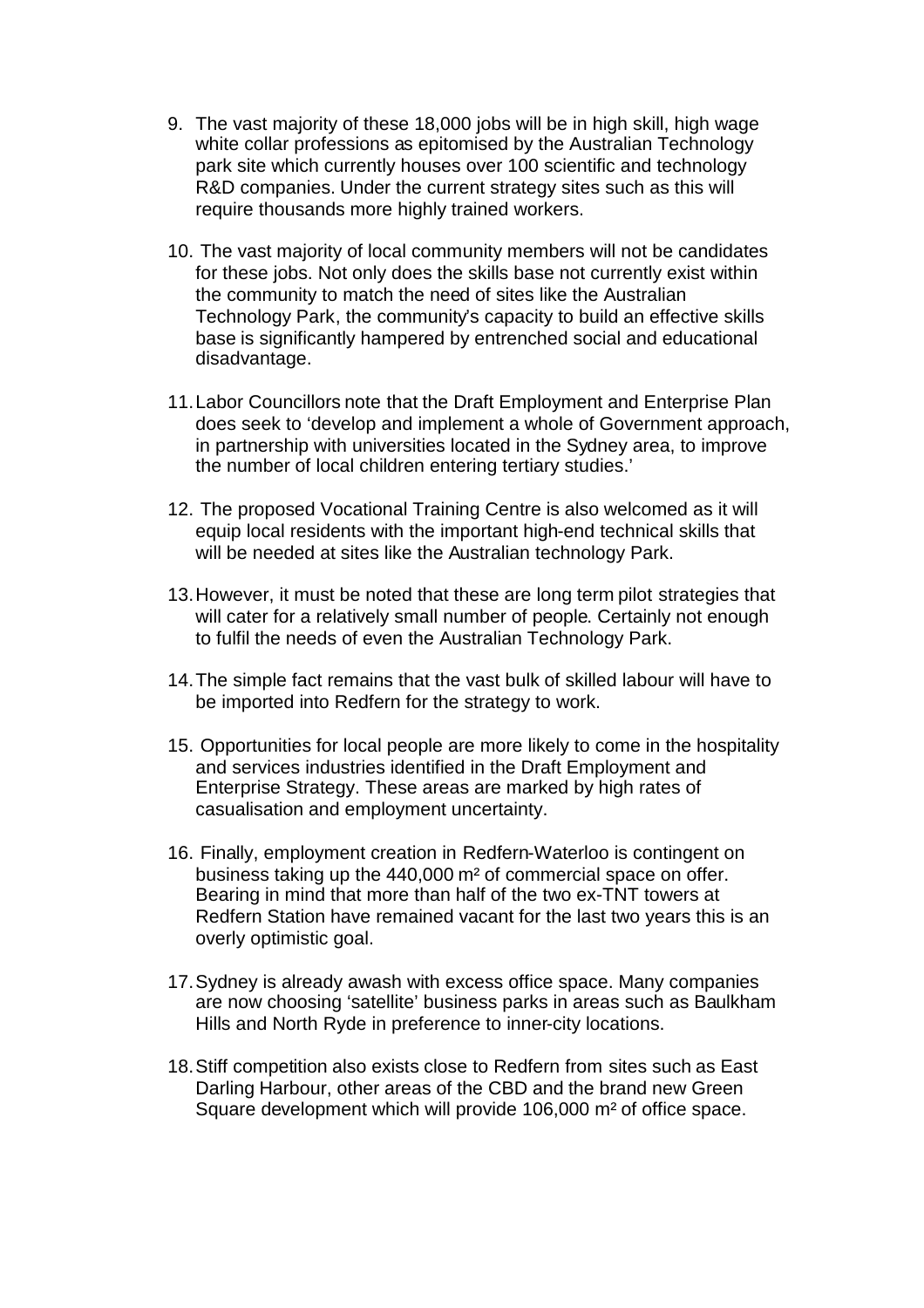- 19.In the CBD alone Council has estimated that over 100,000 m² of office space will be built in 2006.
- 20.As yet the Redfern-Waterloo Authority has not released any detail regarding how they intend to fill such a mammoth release of commercial floorspace. If the Authority is unable to find tenants it would be assumed that this would affect funding for programs developed under the Human Services and Employment and Enterprise Strategies.

### **Heritage**

- 21. The Redfern-Waterloo area is rich in cultural, social and economic heritage.
- 22. The plan does not respect this heritage.
- 23.A number of the strategic sites of great heritage value have been earmarked for extensive re-development. They include:
	- Former Local Court House and Police Station up to 6 storey structures will be permitted;
	- Former Rachel Forster Hospital up to 6 storey structures will be permitted;
	- Former Redfern Public School up to 7 storey structures will be permitted;
	- North Eveleigh up to 16 storey structures will be permitted;
	- South Eveleigh up to 12 storey structures will be permitted; and
	- Eveleigh Street up to 5 storey structures will be permitted.
- 24. The Built Draft Environment Plan is worryingly brief and at times ambiguous in relation to heritage concerns for these sites.
- 25. It states that 'Further work will be undertaken to determine the heritage integrity of individual heritage items and appropriate measures to protect their relative importance with each development proposal" (page 12). The report further states that heritage items may need to be removed (page 26). This last statement is of great concern.
- 26. As the plan currently stands a large number of heritage items stand to come under significant threat.
- 27.At the former Redfern Police Station development of up to six storeys will be allowed which is quite out of context with the Redfern and Turner Streetscapes. This makes it likely that the Police Station will be demolished.
- 28. At North Eveleigh maximum height limits of up to 10 storeys have been set which imply that heritage items like the 'Fan of Tracks', the 1887 'Paint Shop', the 1913 Clothing Store and the 1907 Blacksmith's shop could be demolished.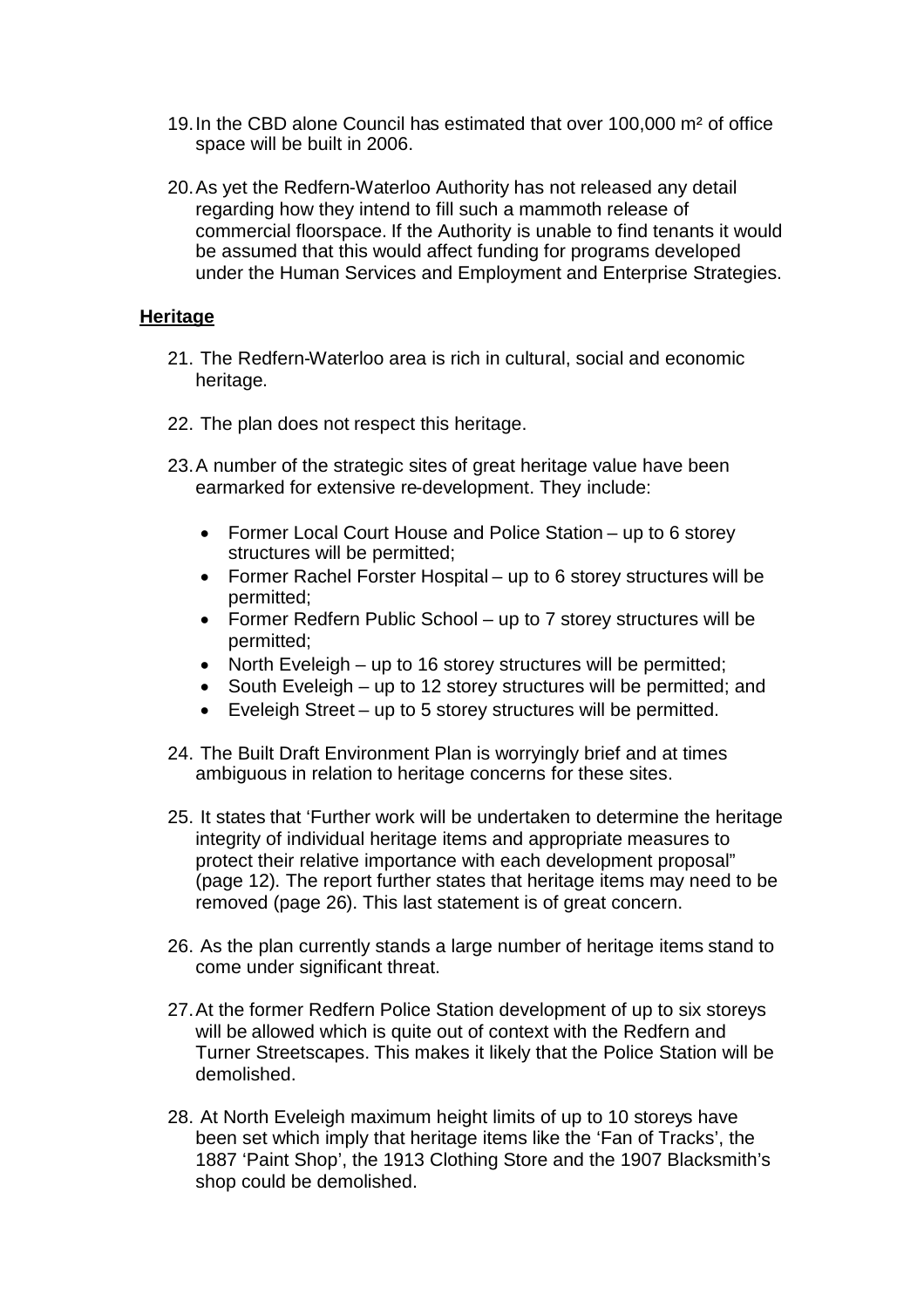- 29. Similarly the draft plan is silent on the future of the South Eveleigh railway shed that houses Steam Engine 3801 and the Erecting Shop (circa 1889) on the same site.
- 30.The State Government must give a complete guarantee that all items of heritage interest in Redfern will be conserved.
- 31. Redfern is also rich in indigenous social and cultural history: a fact this plan largely ignores.
- 32. Redfern is the birthplace of the Aboriginal Housing Company, and home to the first indigenous owned housing project, The Block, which was created under the Whitlam Government in the early 1970s.
- 33.Despite the social and economic problems that now infest The Block, this area remains an area of great historical significance and a symbol of indigenous self-determination.
- 34.Redfern is also the birthplace of a range of indigenous organisations, important social protest movements, and landmark political occasions such as Paul Keating's 1992 'Redfern Park' address.
- 35.This historical heritage must be protected. Attempting to turn Redfern into a crowded satellite CBD complete with large scale high-rise development cheapens and degrades the suburb's unique history.
- 36.At the very least, the State Government must recognise the recommendations of the South Sydney Conservation Area Study 2003 which states that the area known as The Block should be declared a conservation area under the Darlington Conservation Area.
- 37. They must also consult the local indigenous community regarding strategies that will conserve the rich historical heritage of Redfern that is so important to our national story.

#### **Loss of Public Land**

- 38. The strategic sites identified for development under the Draft Built Environment Plan are currently publicly owned.
- 39. However, the plan is silent regarding the future ownership of these sites.
- 40.The fact that these sites are slated for major residential and commercial development would seem to suggest that the land will be sold to developers.
- 41. The State Government should now immediately clarify whether this land will be sold or whether it intends to be an owner/developer.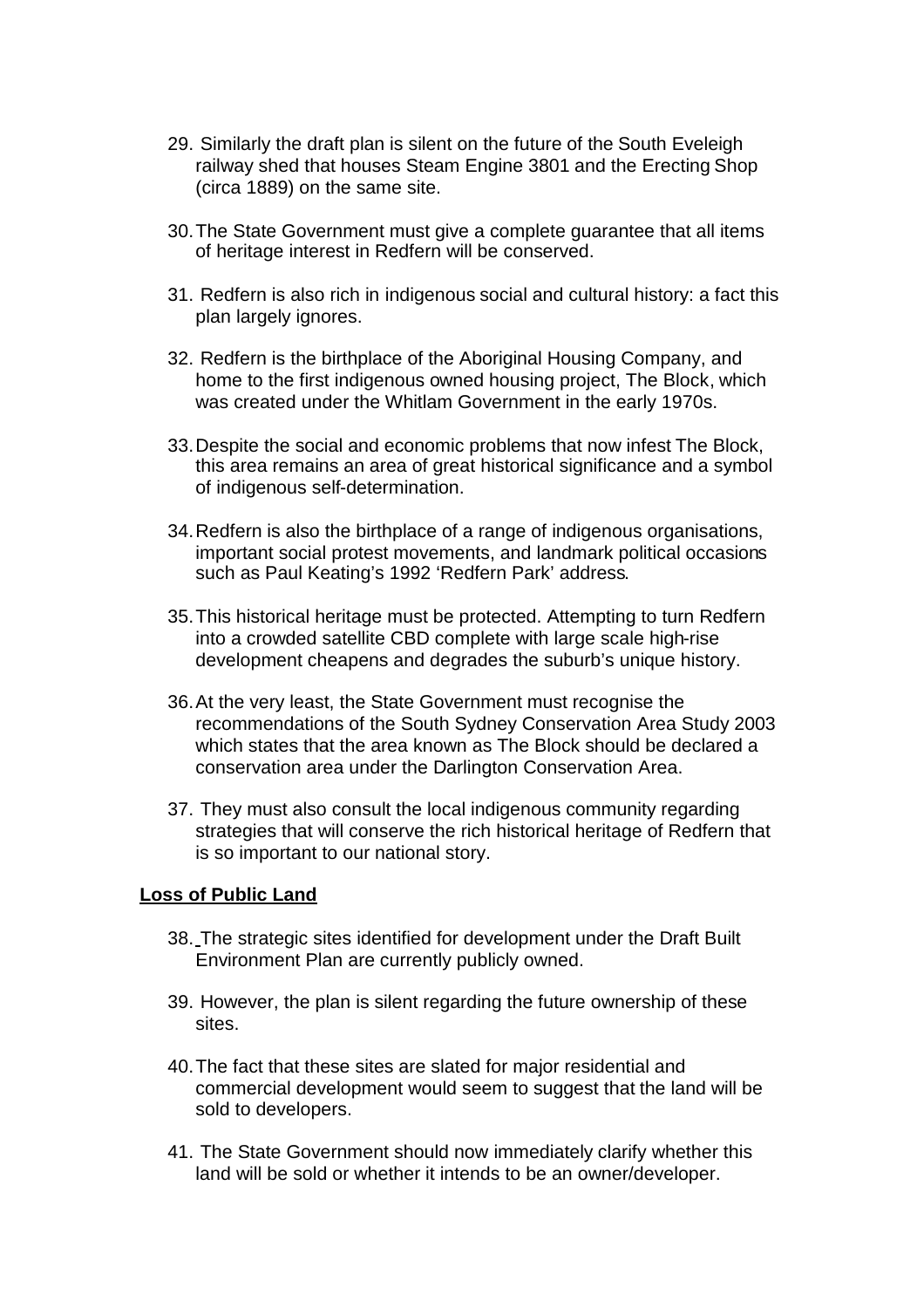42. Labor Councillors will oppose the sell off of any strategic public land in Redfern.

# **Lack of Consultation**

- 43. The Draft Built Environment Plan has marginalised a wide range of stakeholders in the Redfern-Waterloo Area.
- 44. There is a perception that the State Government has decided on the future of Redfern-Waterloo without reference to its community. This has led to the current consultation process being labelled a "sham" as in the minds of many in the community who think the government has made up it's mind already and is just 'going through the motions'.
- 45.The government's dismissal of the Pemulwuy project is a case in point.
- 46. While not perfect, the Pemulwuy Project is an innovative and locally developed proposal that blended affordable housing opportunities with culturally appropriate job creation strategies.
- 47. The project had strong backing from local business owners, the indigenous community, noted architects and urban planners.
- 48. Under the Draft Built Environment Plan the Pemulwuy proposal becomes obsolete. This is because the plan only allows for 30 homes to be built on The Block site. The Pemulwuy Project proposal called for the construction of 62 homes, both privately owned and leased. Many in the indigenous community now feel betrayed and are suspicious of the State Government's motives, especially as they relate to The Block.
- 49. The State Government must now involve the Indigenous Community in the planning process for the future of The Block, and more importantly be prepared to take their ideas on board even if they don't coincide with the Government's view.
- 50. Finally, the State Government should also consult with the City of Sydney Council to ensure its strategy is compatible with a range of City initiatives including the Draft Social Plan; Redfern-Waterloo Community Safety Plan; Draft Youth Strategy and Draft Youth Facilities Plan; and the Action Plan for Aboriginal People.
- 51. Considering that the City of Sydney Council is a major stakeholder in Redfern, the current consultative processes and mechanisms must be strengthened.

# **Resident Amenity**

52. The Draft Built Environment Plan is inconsistent with current City of Sydney planning controls.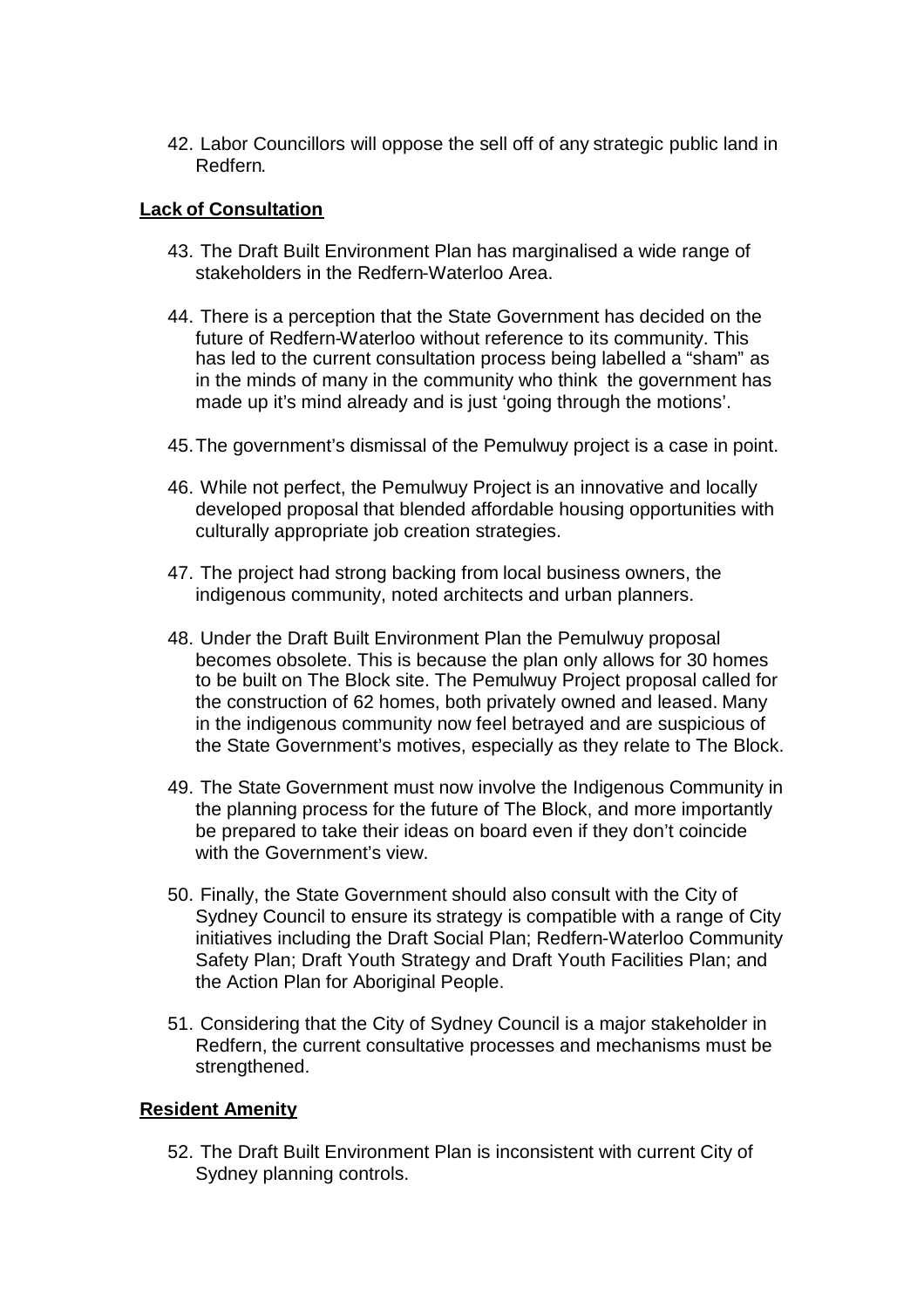53. Of particular concern is the effect the proposed building heights of the development on many of these sites will have a direct impact on both public and private land adjacent to and surrounding them. This could include loss of resident amenity and sunlight access to private sites throughout Redfern. This development could also potentially damage views of the City from public spaces.

### **Public Space and Affordable Housing**

- 54.It is worrying that the important issues of Affordable Housing and the creation of public space have been deferred as 'Key Future Tasks'.
- 55. The State Government must make the creation of an Affordable Housing Strategy and a Public Domain Plan absolute priorities.
- 56. In relation to the issue of open space it should be noted that the proposed re-development of Redfern Railway Station will eliminate existing open space in Marian Street. It also seems that much of the existing open space at the Redfern Public School site and Rachel Forster Hospital will be lost to development. This makes a Public Domain Plan doubly urgent.
- 57. The State Government's pledge that no public housing stock will be lost is welcome.

# **An Alternative Vision**

- 58.Labor Councillors would like to repeat their support for the integrated approach to the re-development of Redfern-Waterloo.
- 59. It is therefore disappointing that the approach to the Built Environment is out of step with the progressive and innovative community solutions found in the Human Services and Employment and Enterprise Strategies.
- 60. As previously noted, Redfern has a rich historical and social heritage. This should be the bedrock of any re-development of Redfern.
- 61. The Pemulwuy project was one initiative that recognised the effectiveness of building on Redfern's strengths.
- 62. The centrepiece of the proposal would have been a large area of public space called 'Red Square' in tribute to Redfern's railway heritage.
- 63. This heritage would be utilised to create tourist attractions in the form of a revitalised Eveleigh train yards which are already full of important heritage items.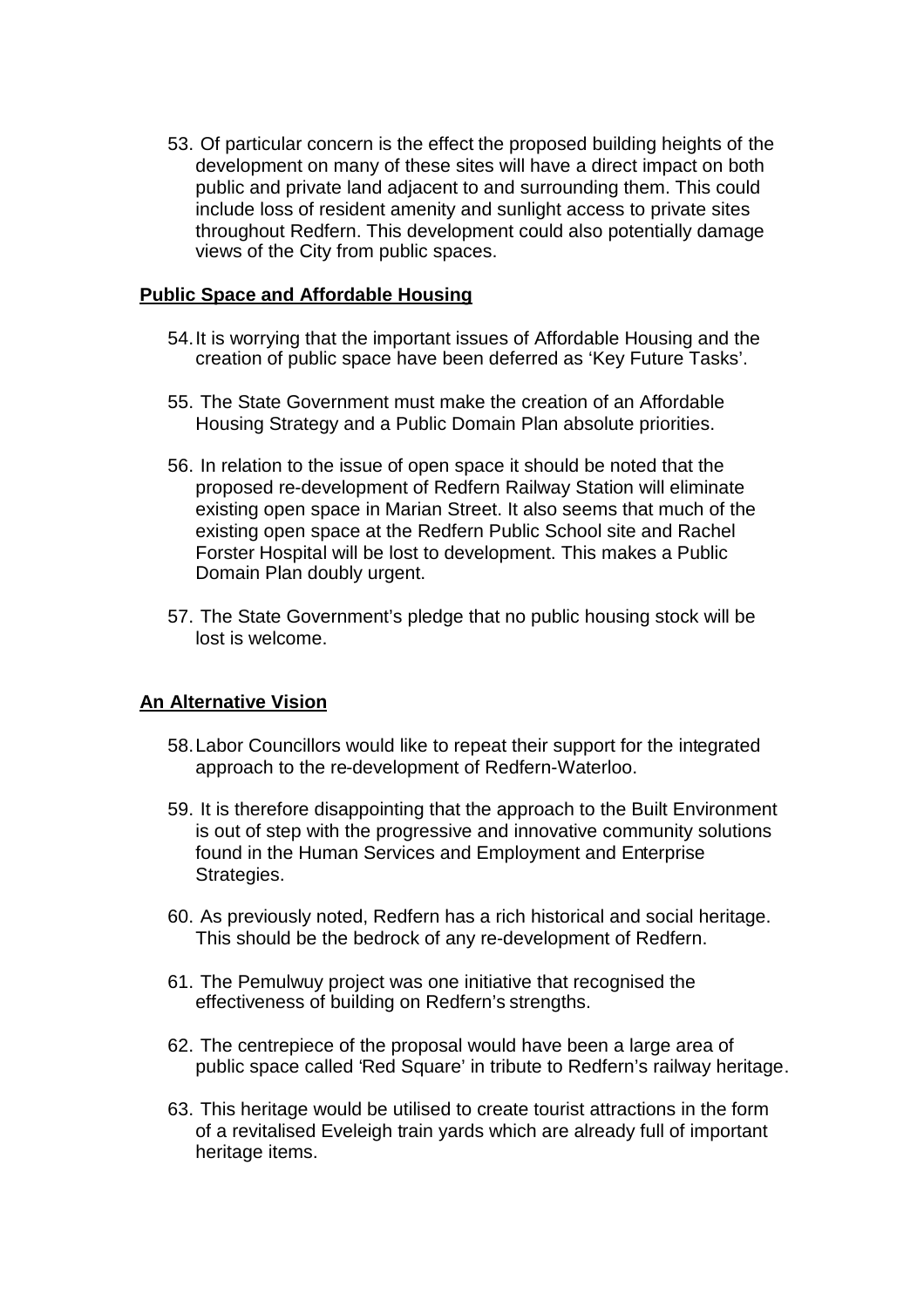- 64. The unique indigenous character of the area should also be used to turn Redfern into a favoured cultural tourism hub and create employment and opportunity for local people.
- 65. Along with indigenous run markets in Red Square the Pemulwuy proposal also allowed for indigenous owned and operated tourist accommodation, cafes and restaurants and arts, crafts and theatre businesses.
- 66. There are further examples of progressive and economically viable cases of urban re-development from around the world that could serve as inspiration for the Redfern-Waterloo area.
- 67. The Yerba Buena Gardens in San Francisco is such an example.
- 68. It is an 87-acre 12 block, mixed use development on what was once an area of run down commercial and industrial premises.
- 69.Today the area features a 20 acre district of museum's and other cultural attractions including the Moscone Convention Centre which is dedicated to civil rights leader Martin Luther King.
- 70. There also exists a five-acre public park which regularly hosts concerts and cultural exhibitions.
- 71. Yerba Buena Gardens also contains a significant commercial and residential component. Alongside hotels and retail precincts are 3,750 apartments. Importantly half of these have been designated as affordable housing.
- 72. Another important lesson that should be learnt from overseas experiences is the potential for existing structures to be refurbished and renovated as opposed to being demolished and replaced with bland skyscrapers.
- 73. The Metropolis Apartments in Austin, Texas, are a good example. The City took buildings which were vacant and in disrepair and turned them into an ecologically sustainable and affordable apartments which served to revitalise the whole area without driving out existing residents.
- 74. A number of commercial examples also exist.
- 75. The most prominent is the case of Baltimore's disused Powerhouse. After being renovated and revitalised the Powerhouse has become the centrepiece of a business hub that contains a range of creative and knowledge industry firms.
- 76. Labor Councillors ask the State Government to take these successful examples, which build on existing heritage or cultural strengths, into mind before finalising their plans for Redfern-Waterloo.